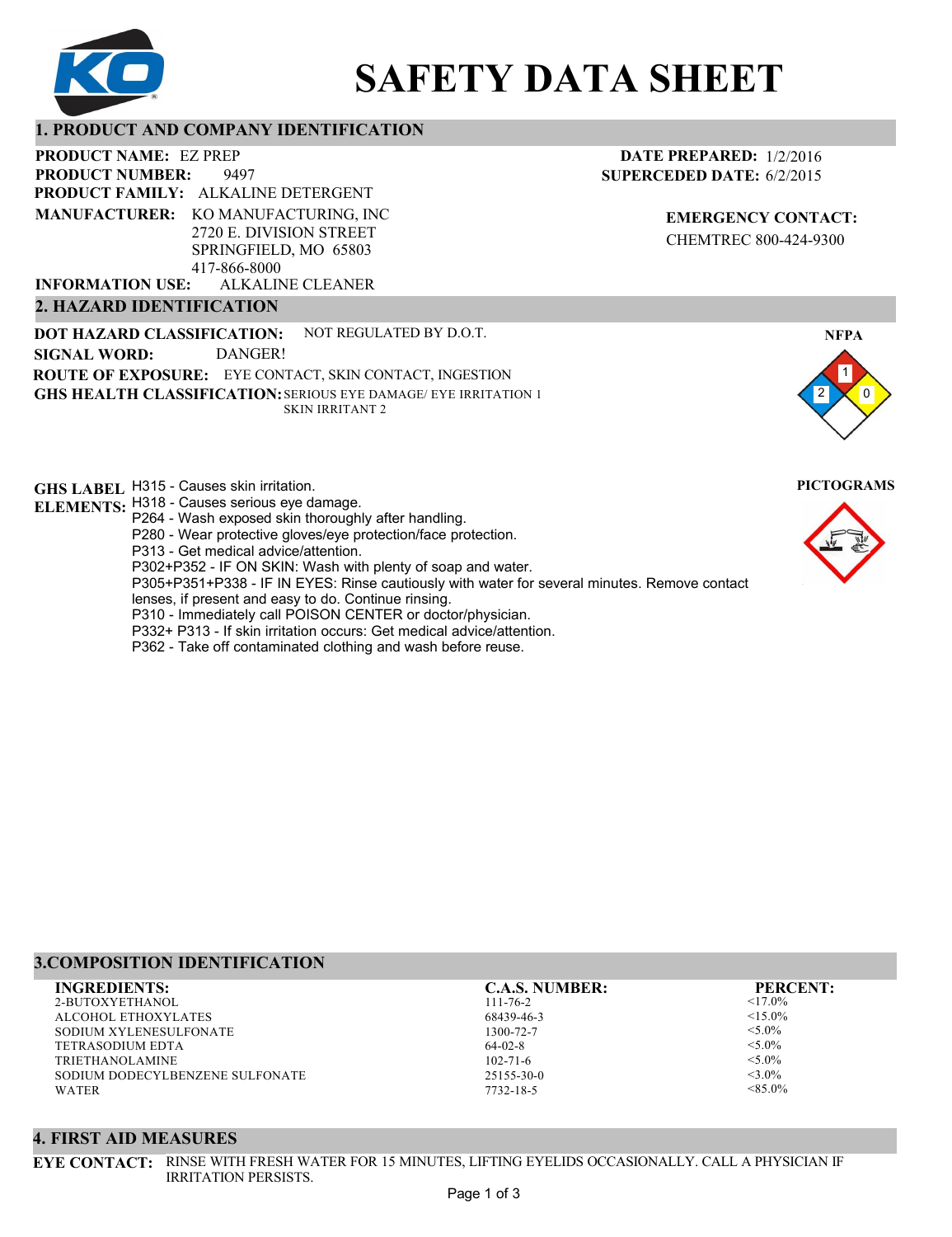### 9497 **PRODUCT NUMBER: PRODUCT NAME: EZ PREP**

## **DATE PREPARED:** 1/2/2016 **SUPERCEDED DATE:** 6/2/2015

#### **4. FIRST AID MEASURES - CONTINUED**

**SKIN CONTACT:** RINSE WITH PLENTY OF FRESH WATER AND REMOVE CONTAMINATED CLOTHING IMMEDIATELY. CALL A PHYSICIAN IF IRRITATION PERSISTS.

**INGESTION:** RINSE MOUTH WITH FRESH WATER. DO NOT INDUCE VOMITING. CALL A PHYSICIAN IMMEDIATELY. IF CONSCIOUS, GIVE LARGE QUANTITIES OF WATER. DO NOT GIVE ANYTHING BY MOUTH IF UNCONSCIOUS.

**INHALATION:** IF OVERCOME BY EXPOSURE, REMOVE VICTIM TO FRESH AIR IMMEDIATELY. GIVE OXYGEN OR ARTIFICIAL RESPIRATION AS NEEDED. CALL A PHYSICIAN IMMEDIATELY.

#### **5. FIRE FIGHTING MEASURES**

**FLAMMABLE PROPERTIES:** NON FLAMMABLE.

**FLASH POINT:** >200 F

**SUITABLE EXTINGUISHING MEDIA:** DRY CHEMICAL, FOAM OR CARBON DIOXIDE, WATER SPRAY.

**UNSUITABLE EXTINGUISHING MEDIA:** NOT ESTABLISHED.

**SPECIFIC HAZARDS ARISING** NONE KNOWN.

#### **FROM THE CHEMICAL:**

**PROTECTIVE EQUIPMENT AND PRECAUTIONS FOR FIREFIGHTERS:** APPPROVED) AND FULL PROTECTIVE GEAR. WEAR SELF-CONTAINED BREATHING APPARATUS (PRESSURE DEMAND MSHA/NIOSH

#### **6. ACCIDENTAL RELEASE MEASURES**

**PERSONAL PRECAUTIONS:** AVOID CONTACT WITH EYES AND SKIN. SPILL AREA MAY BE SLIPPERY. WEAR PROPER PROTECTIVE EQUIPMENT WHEN DEALING WITH RELEASE.

**ENVIRONMENTAL PRECAUTIONS:** CONTAIN SPILL TO AVOID RELEASE TO THE ENVIRONMENT. KEEP CONTAINER TIGHTLY CLOSED WHEN NOT IN USE.

**METHODS FOR CONTAINMENT** COLLECT FOR DISPOSAL USING AN INERT ABSORBENT MATERIAL AND TRANSFER TO A **AND CLEAN-UP:** CONTAINER FOR REUSE OR DISPOSAL.

#### **7. HANDLING AND STORAGE**

**HANDLING:** HANDLE WITH CARE AND AVOID CONTACT WITH EYES AND SKIN. ALWAYS WEAR PROPER CHEMICAL RESISTANT PROTECTIVE EQUIPMENT 29CFR1910.132-138. WASH THOROUGHLY AFTER HANDLING.

**STORAGE:** STORE IN A COOL, DRY PLACE. KEEP OUT OF REACH OF CHILDREN. KEEP LID TIGHTLY CLOSED WHEN NOT IN USE.

#### **8. EXPOSURE CONTROLS/PERSONAL PROTECTION**

**ENGINEERING CONTROLS:** NONE REQUIRED UNDER NORMAL USE.

**EYE / FACE PROTECTION:** CHEMICAL SAFETY GLASSES.

**SKIN PROTECTION:** CHEMICAL RESISTANT GLOVES.

**THRESHOLD LIMIT VALUE (TLV):** 2-BUTOXYETHANOL, 20 PPM

#### **9. PHYSICAL AND CHEMICAL PROPERTIES**

**PHYSICAL STATE:** LIQUID. **APPEARANCE: ODOR: BOILING POINT:** NOT ESTABLISHED. **FREEZING POINT:** NOT ESTABLISHED. **SPECIFIC GRAVITY:** 1.01 **pH (1%): EVAPORATION RATE:** NOT ESTABLISHED. **FLASH POINT: LOWER FLAMMABILITY/EXPLOSIVE LIMIT:** NOT ESTABLISHED. **UPPER FLAMMABLE/EXPLOSIVE LIMIT:** NOT ESTABLISHED. 9.0-10.0  $>200$  F CLEAR YELLOW GREEN LIQUID. SOLVENT SCENT. **VISCOSITY: REALITIVE DENSITY:** 8.4 LBS./GL. **SOLUBILITY: VAPOR PRESSURE:** NOT ESTABLISHED. **VAPOR DENSITY:** NOT ESTABLISHED. **DECOMPOSITION** NOT ESTABLISHED. **TEMPERATURE: PARTICAL COEFFICIENT:** NOT ESTABLISHED. **N-OCTANOL/WATER** NOT ESTABLISHED. SOLUBLE.

**AUTO-IGNITION TEMPERATURE:** NOT ESTABLISHED.